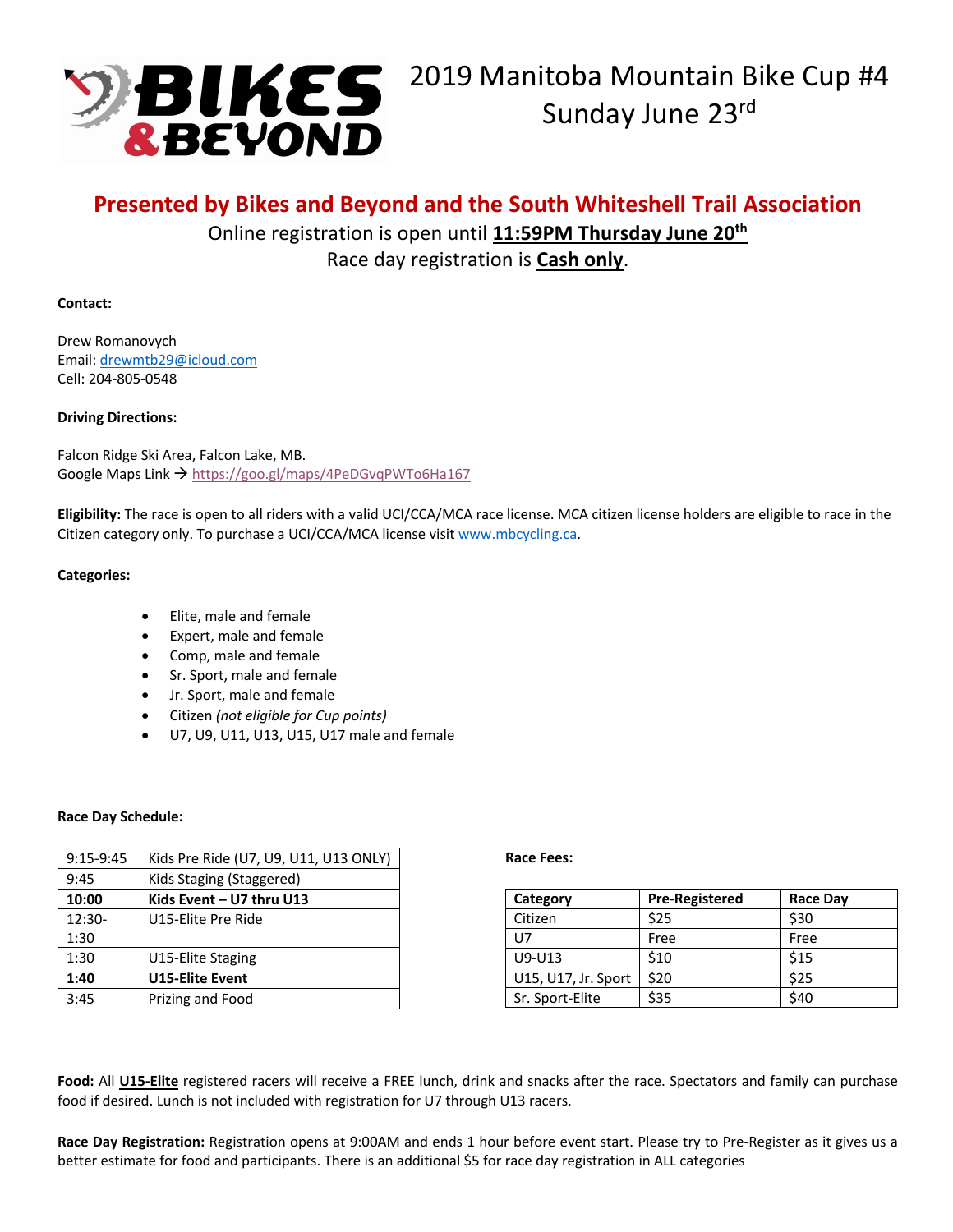**Check In:** Check in is required by ALL registered racers. Must be completed ½ hour before event start or earlier.

**Awards:** Prizing will be distributed for all categories from U15-Elite. U7-U13 will receive a finish prize.

**Race Duration:** Falcon Ridge trails are considerably more technical than many of the other MB Cup courses, as such, laps and lap length will be shorter than normal to match optimal times of races:

Elite – 1:30-1:45, Expert 1:10-1:30, Comp 1:00-1:20, Sport 0:45-1:10, U17 0:45-1:10, U15 0:30-0:50

\*The above race durations are an estimate. The Commissaires (race officials) will determine the number of laps per category on race day. U15 and U 17 race categories **may** be a timed event (versus number of laps). At the appropriate time, the Commissaires (race officials) will close the lap lane and all riders will finish. Riders will be placed in order of greatest number of laps in the shortest amount of time.

U13, Male and Female: 0:30–0:45

U11, Male and Female: 0:20-0:30

U9, Male and Female: 0:15-0:30

U7, Male and Female: 0:10-0:20

\*U7-U13 race categories will be a timed event (versus number of laps). At the appropriate time, the Commissaires (race officials) will close the lap lane and all riders will finish. Riders will be placed in order of greatest number of laps in the shortest amount of time.

**Race Course:** Race course will be marked and designed by South Whiteshell Trail Association volunteers, it is a mix of rock, wooden bridge, dirt singletrack and grass. There is moderate climbing, descending.

#### **General Race Rules:**

- o Pre-riding may only be done during the designated times for your category.
- $\circ$  Everyone riding on the course during scheduled Pre Ride/training times MUST have a current MCA general membership (or race license). Non members are not permitted to operate a bicycle on the course during scheduled event times.
- o All racers must operate a bicycle with both front and rear working brakes.
- $\circ$  All racers must wear a safety approved helmet deemed appropriate for cycling AT ALL TIMES while riding (i.e. while training, racing, riding around the staging area etc.). No exceptions.
- o Riders shall act and race with caution and respect for their fellow racers. They shall be held responsible for any accidents that they cause.
- o Racers MUST present their license at the Registration/Check in table. Do not come to a race without your license. FYI, technically, the license is to remain on your person throughout the race.
- $\circ$  It is a racer's responsibility to know the race course and the number of required laps before the race starts. Marshals are not obligated to give out directions to confused riders.
- o A racer must act in a sporting manner at all times and shall permit any faster rider to overtake without obstructing.
- $\circ$  If a rider exits the course for any reason, he/she must return to the course at exactly the same point from which they exited (i.e. do not cross over tape to reenter the course).
- o Music players and electronic devices are NOT allowed by any racers during any events.
- o Sleeveless jerseys are NOT allowed.
- o You may only wear the jersey of a club or team to which you currently belong, i.e. do not wear a Pro team jerseys unless you are currently a member of that Pro team.
- o The current defending Manitoba Cup winners should wear their Manitoba Cup jersey at Cup races. Previous years jerseys should not be worn by previous winners.
- o Handlebars must have end caps. Kickstands should be removed. Water bottle holders must be secured in appropriate locations on the bicycle frame or seat post.
- $\circ$  Race plates must be secured to the handlebar so that the number can be clearly read by the Commissaires at the Finish line. Do not alter the plate in any way. Ensure the plate is not obscured by brake cables or bent such that the numbers are difficult to read from a distance. Ensure the bottom of the plate is secured so that it cannot flip up.